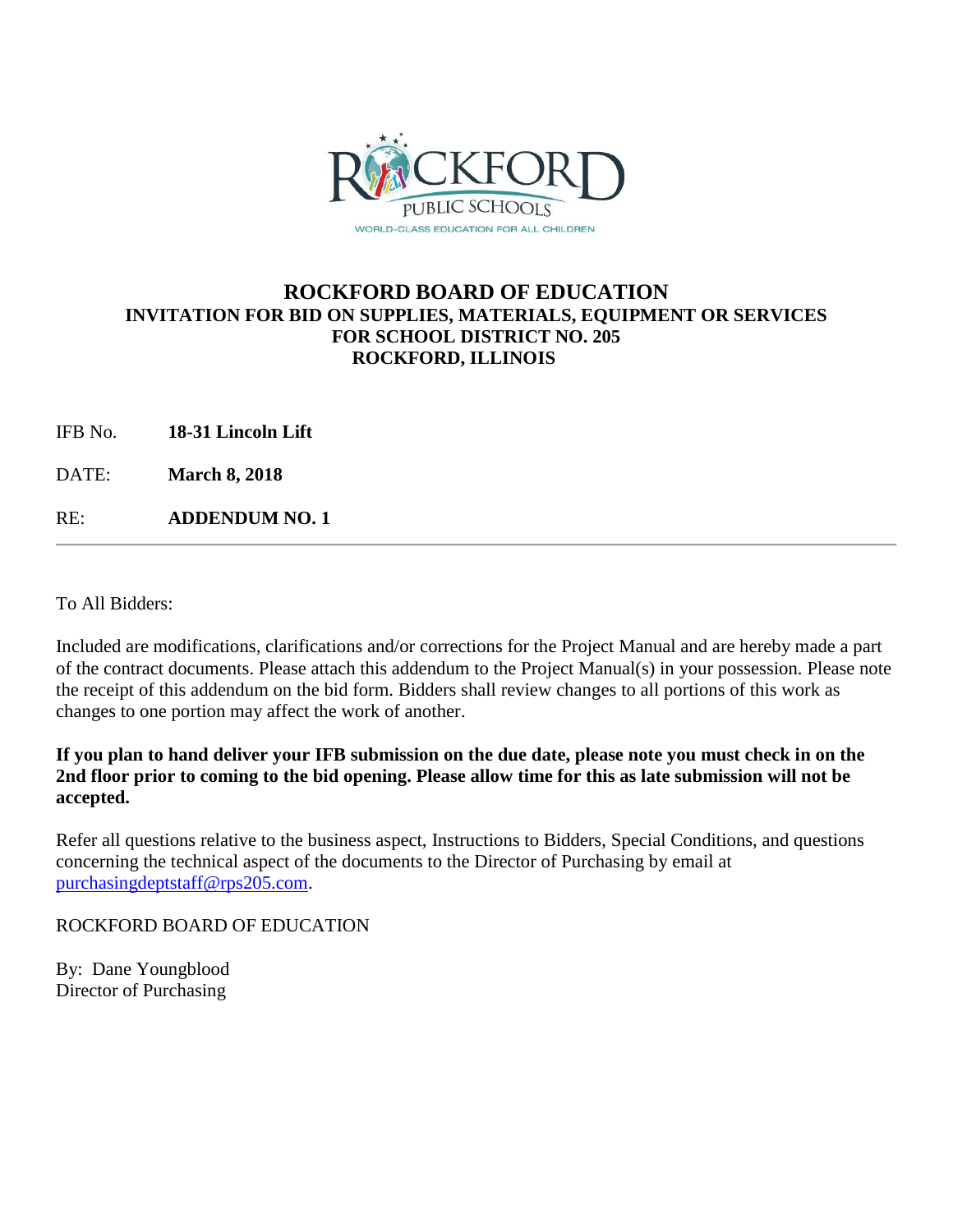# **I RICHARD L. JOHNSON**<br>I ASSOCIATES | ARCHITECTS

# **ADDENDUM ONE**

| Project No.: | RPS# 18-31 |
|--------------|------------|
|              |            |

Date: **MARCH 8, 2018**

Subject: **CHANGES TO BIDDING DOCUMENTS**

Project: **INTERIOR VERTICAL PLATFORM LIFT FOR LINCOLN MIDDLE SCHOOL ROCKFORD PUBLIC SCHOOLS ROCKFORD, ILLINOIS**

Bids Due: **2:00PM, WEDNESDAY, MARCH 14, 2018**

From: **RICHARD L. JOHNSON ASSOCIATES, INC. 4703 CHARLES STREET ROCKFORD, IL 61108**

To: **ALL PROJECT DOCUMENT HOLDERS**

Please reproduce this Addendum as needed, and attach to the Project Manuals for the above project.

Bidders shall indicate receipt of this and all Addenda in the space provided on the Bid Form. Failure to do so may be sufficient cause to reject the bid.

Sincerely, RICHARD L. JOHNSON ASSOCIATES, INC.

Tubane \_\_\_\_\_\_\_\_\_\_\_\_\_\_\_\_\_\_\_\_\_\_\_\_\_\_

Terry Carbaugh, Principal

This Addendum consists of: Pages 1 thru 2. Pre-Bid Conference Opening Statement - 1 page Pre-Bid Attendance Record -1 pages Pre-Bid Meeting Minutes - 2 pages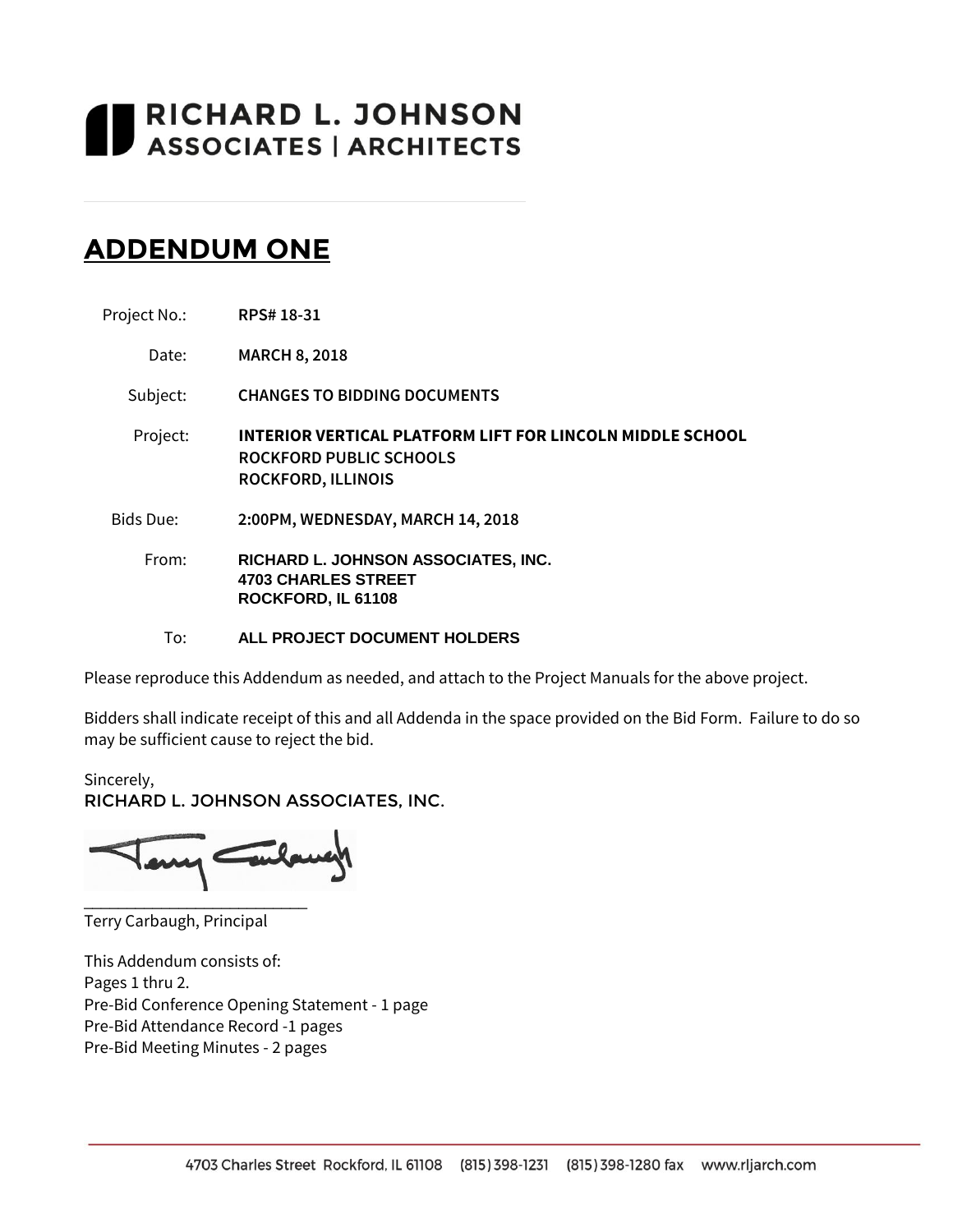**NOTE:** Wherein this Addendum conflicts with the original Project Manual and Drawings, this Addendum shall govern.

## **CHANGES to the PROJECT MANUAL**

#### **1. SECTION 088000 GLAZING**

**1.1.** Page 088000-2, para. 2.1, A.: Add Safti First to the list of approved manufacturers.

## **CHANGES to the ARCHITECTURAL DRAWINGS**

### **2. SHEET A102**

**2.1.** SECOND FLOOR LEVEL-PLAN 6: Delete the delta symbol and cloud around door 208.

## **PRODUCT SUBSTITUTION REQUEST**

**3.** Substitution Request for Section 88000 – GLAZING: "Superlite I" by Safti First Response) Substitution Approved: "Safti First" will be added to the list of approved fire rated glass types.

## **END ADDENDUM NUMBER 1**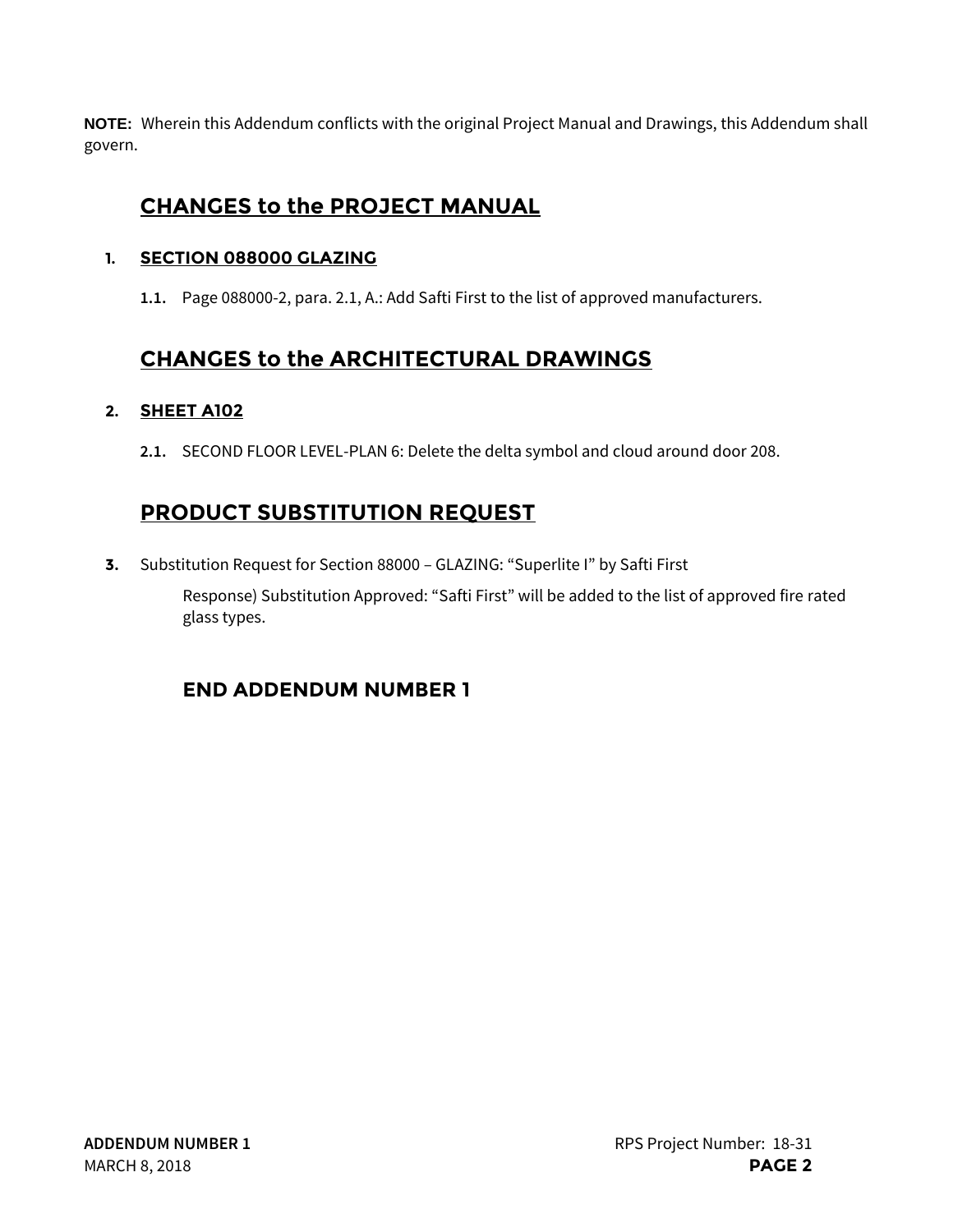## PRE-BID CONFERENCE OPENING STATEMENT

Welcome to the mandatory pre-bid conference for IFB 18-31 Lincoln Vertical Platform Lift for the Rockford Public Schools.

The purpose of this meeting is to receive input, comments, questions, clarifications and suggested changes relative to this solicitation. As a reminder, the only acceptable changes to the Bid/RFP are formal Addendums published by the RPS Purchasing department. Additionally, the Addendum may address other issues identified by the School District.

The goal of today's meeting is to increase your knowledge of the solicitation as it is written and provide an information mechanisim in which you may advise the School District of any changes it should make. Consequently, any changes you wish the Rockford Public Schools to consider must be submitted in writing to the Purchasing department before the deadline as expressed in the solicitation.

We will try to answer as many of the questions as possible. If we cannot answer a question today, we will defer that answer to the published Addendum. Additionally, minutes from this pre-bid conference will be published in the Addendum.

- ➢ Bid Opening is scheduled for Wednesday, March 14, 2018 at 2:00 pm Rockford Board of Education, 6th floor Conference Room. Late bids will not be accepted. Faxed or emailed bids will not be accepted.
- ➢ Board Approval March 20, 2018
- ➢ Bid RFI Procedures All written coorespondence during the bid process MUST be sent to Dane Youngblood, Director of Purchasing, via email at PurchasingDeptStaff@rps205.com. Last RFI will be accepted until March 7, 2018 at 12 pm. Last addendum will be issued by March 9, 2018 at 4:30 pm.
- ➢ Addendums will be emailed to all attendees at the pre-bid conference, posted on the RPS website and Demand Star.
- $\triangleright$  PLEASE reference the REQUIRED FORMS CHECK LIST for all documents that must be submitted with your bid offer form. All forms must be properly completed, signed and submitted or your bid will be deemed non-responsive.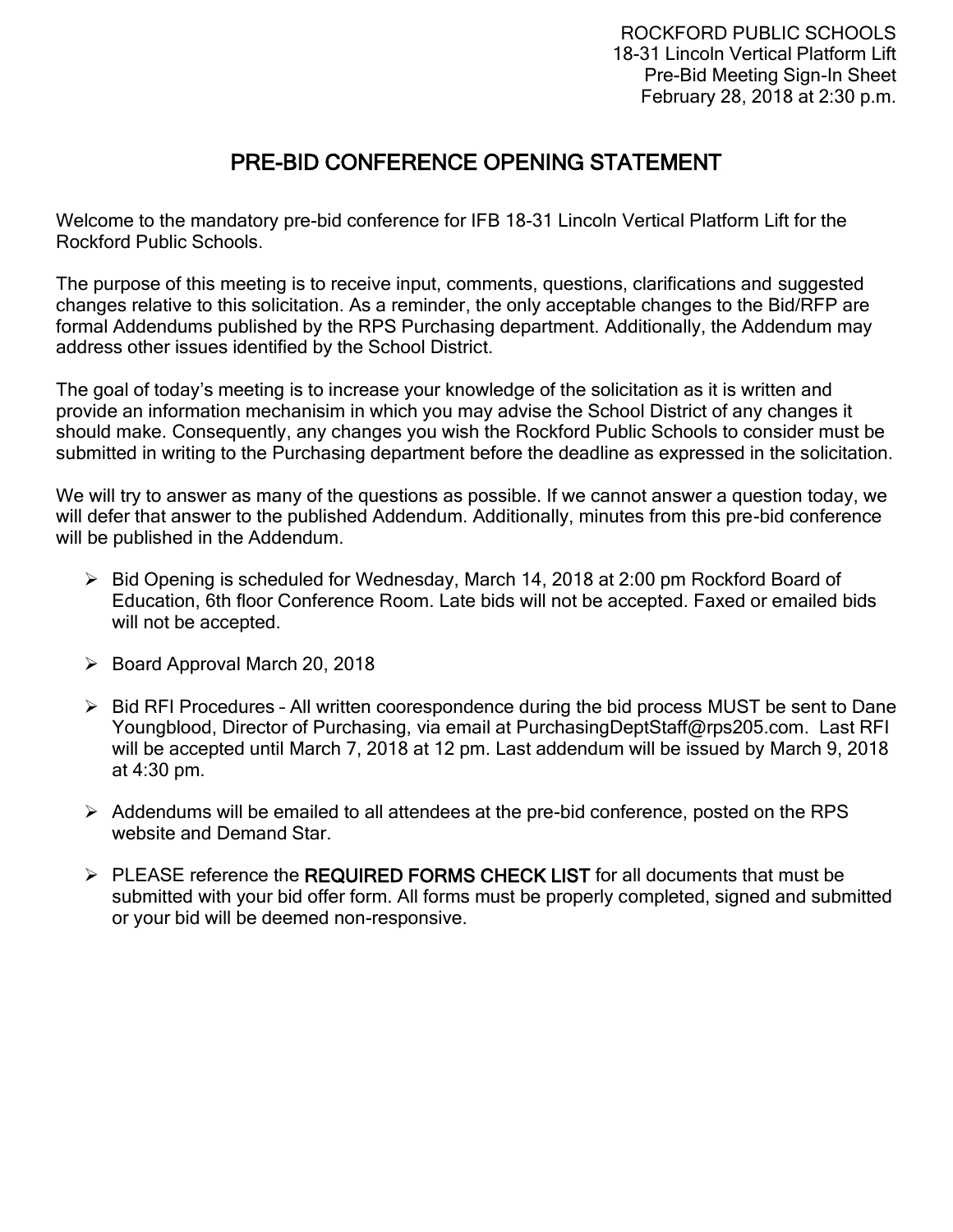ROCKFORD PUBLIC SCHOOLS 18-31 Lincoln Vertical Platform Lift **Pre-Bid Meeting Sign-In Sheet** February 28, 2018 at 2:30 p.m.



## PRE-BID MEETING SIGN-IN SHEET

**IFB # 18-31 Lincoln Vertical Platform Lift** 

## PLEASE WRITE EMAIL ADDRESS SO THAT IT IS LEGIBLE IN ORDER TO RECEIVE ADDENDUM INFORMATION

| <b>Printed Name</b>         | <b>Company Name</b>         | <b>E-mail Address</b>                                             | <b>Telephone</b>   | City, State               |
|-----------------------------|-----------------------------|-------------------------------------------------------------------|--------------------|---------------------------|
| ERRY<br>TARBAUGH            | RICHARD L SOMUSON<br>Assac. | tearbargherLjarch.com                                             | $85298 - 123$      | PodeFort). IL.            |
| GAMY LANUL                  | harism & Lansm              | GARY ell Builders Not 815-6331773                                 |                    | LOVESPALKEL               |
| Collin<br>3 Martinovich     | FIBETION Frans              | CMartmoviche<br>SjostramCanstruction.com 815-2260330 Rockbook SIL |                    |                           |
| Jemifer<br>Deuth Fritts     | <b>RPS 205</b>              | jennifer.deuthforthe@rps205.com 815-209.8598 RXPD, IL             |                    |                           |
| $I$ etry<br><b>UMACHATO</b> |                             | tungsters a<br>stures packformstructures.com                      |                    | 815-633-616 Machesny Sarl |
| Todd Byxlee                 | Miller Eng.                 | TByxbe @ Mccogroup. Com                                           | $815 - 378$<br>562 | Rochtoro, EL              |
|                             |                             |                                                                   |                    |                           |
|                             |                             |                                                                   |                    |                           |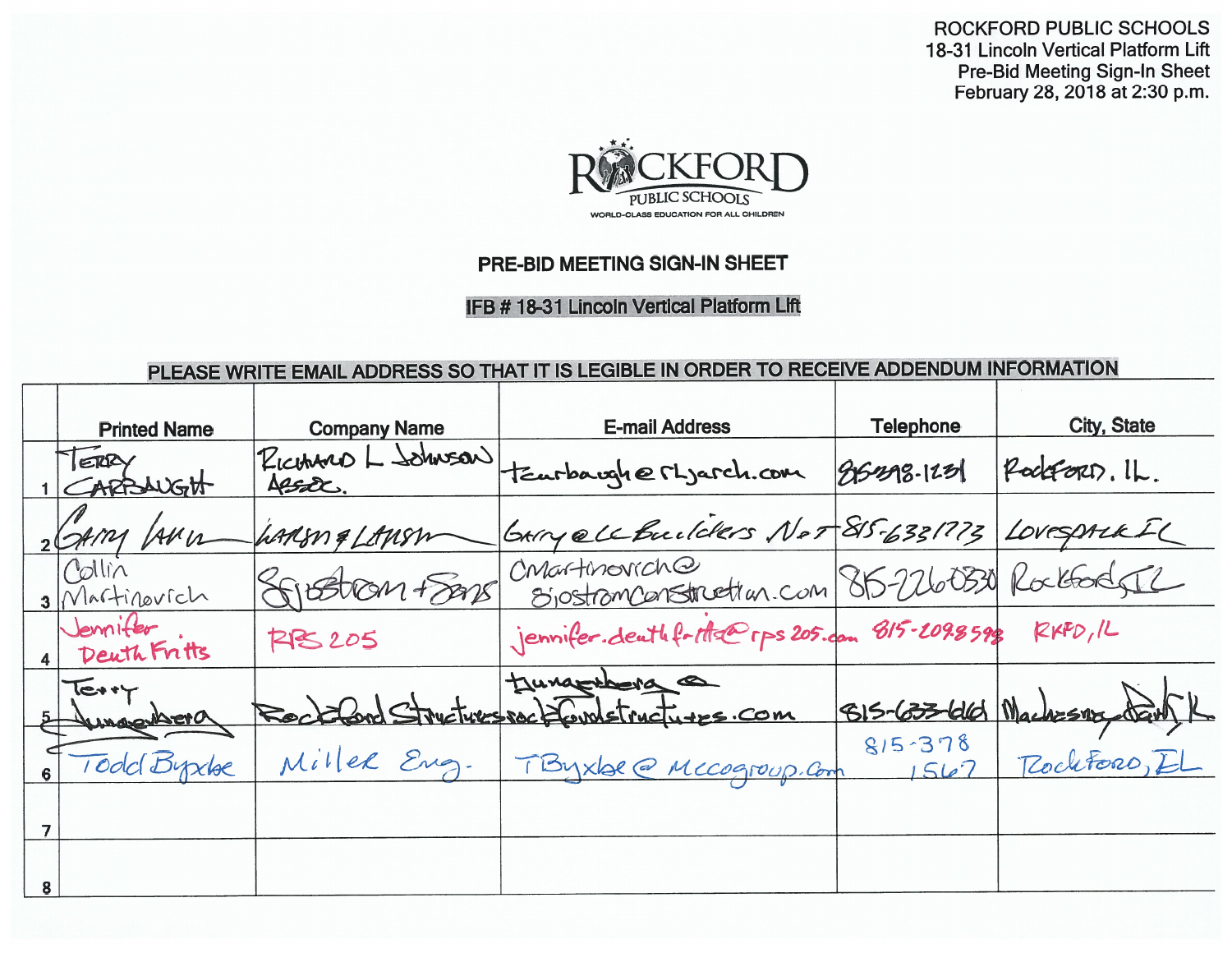## **MANDATORY PRE BID MEETING NOTES IFB No. 18-31 Rockford Public School District #205 Lincoln Middle School Vertical Platform Lift**

**PRE-BID DATE & TIME: Wednesday, February 28, 2018** @ 2:30 PM

#### **A. General Items**

- 1. Meeting Sign-Up Sheet was passed around to attendees.
- 2. Terry Carbaugh, from RLJA, read the Opening Statement.
- 3. Key Dates:
	- Last RFI Wednesday March 7, 2018 @ 12:00pm
	- Last Addendum Friday March 9, 2018 @ 4:30pm
	- Bids Due Wednesday, March 14, 2018 at 2:00p.m.
	- Board Meeting Tuesday, March 20, 2018
	- Award/notice to Proceed Wednesday, March 21, 2018

#### **B. Project Manual - General Scope:**

- 1. Bid RFI Procedure Email Only All correspondence MUST be sent to Dane Youngblood, Executive Director of Purchasing at **Dane**.youngblood@rps205.com.
- 2. 5% Bid Bond MUST Accompany the Bid.
- 3. 100% Performance & Payment Bond will be required for the project.
- 4. The materials used on the project are Tax Exempt.
- 5. The building permit will be obtained by RPS thru the Regional Office of Education.
- 6. All workers are required to complete the criminal background check.
- 7. The project will be bid out for a single contract.
- 9. Construction Start / Completion Dates

| <b>Start Construction</b>     | April 10, 2018  |
|-------------------------------|-----------------|
| <b>Substantial Completion</b> | July 27, 2018   |
| Final Completion              | August 10, 2018 |

- 11. Submittals shall be processed electronically
- 12. Closeout Procedures: